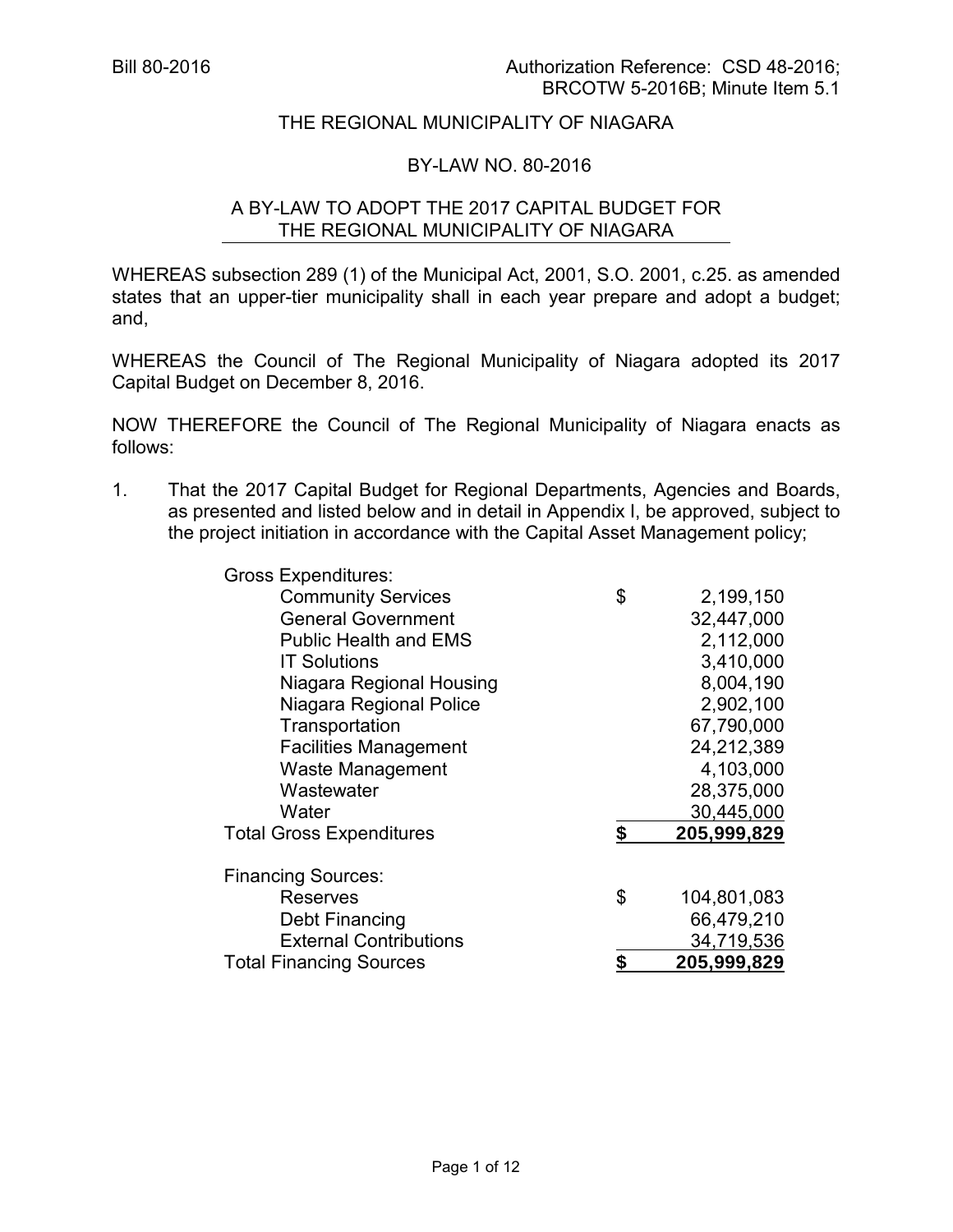2. That this by-law shall come into force and effect on the day upon which it is passed.

THE REGIONAL MUNICIPALITY OF NIAGARA

# *Original signed by:*

 $\ddot{\phantom{a}}$ Alan Caslin, Regional Chair

*Original signed by:*

 $\ddot{\phantom{a}}$ Ralph Walton, Regional Clerk

Passed: December 8, 2016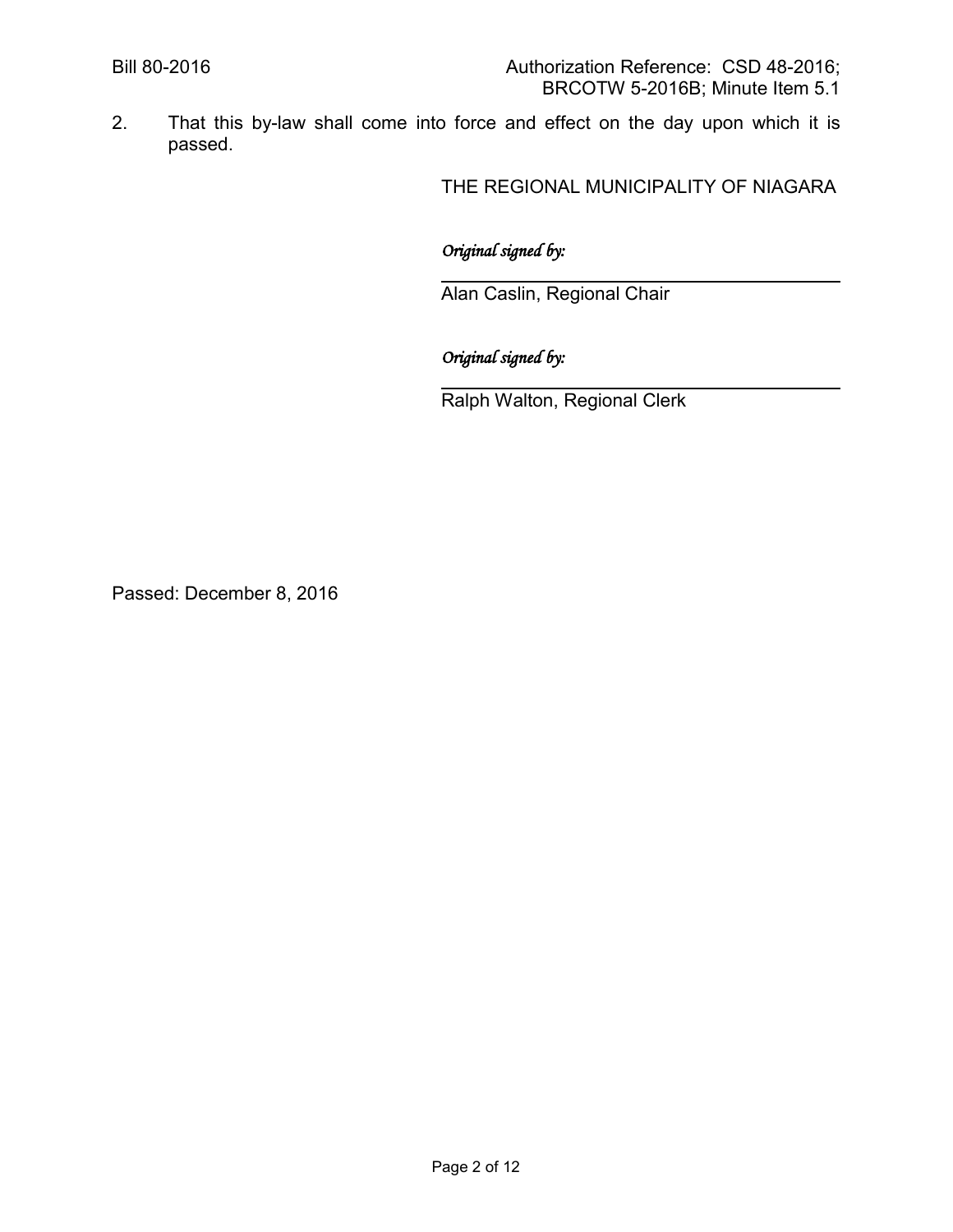| <b>Project</b>                                                | <b>Gross</b><br><b>Capital</b><br><b>Request</b> | <b>Reserves</b> | <b>Debt</b>              | <b>Development</b><br><b>Charges</b> | <b>Federal</b><br><b>Gas Tax</b> | <b>Area</b><br><b>Municipality</b> | <b>Other</b><br><b>External</b> |
|---------------------------------------------------------------|--------------------------------------------------|-----------------|--------------------------|--------------------------------------|----------------------------------|------------------------------------|---------------------------------|
| LTC Homes - 2017 Bed<br>Replacement                           | 100,250                                          | 100,250         |                          |                                      |                                  |                                    |                                 |
| LTC Homes - 2017 Capital<br>Improvements/Replacements         | 374,600                                          | 374,600         |                          |                                      |                                  |                                    |                                 |
| LTC Homes - 2017<br>Machinery/Equipment                       | 430,060                                          | 430,060         | $\blacksquare$           | $\sim$                               |                                  | $\blacksquare$                     |                                 |
| LTC Homes - 2017 Resident<br>Care Equipment                   | 726,500                                          | 726,500         | $\overline{\phantom{a}}$ | $\blacksquare$                       | $\blacksquare$                   | $\blacksquare$                     |                                 |
| LTC Homes - 2017 Roof<br>Replacements                         | 366,740                                          | 366,740         |                          | $\overline{a}$                       |                                  |                                    |                                 |
| Seniors Technology<br>Improvements                            | 201,000                                          | 201,000         |                          | $\overline{a}$                       |                                  |                                    |                                 |
| <b>Community Services</b>                                     | 2,199,150                                        | 2,199,150       |                          |                                      |                                  |                                    |                                 |
| <b>Bldg Ext - Building Envelope</b><br>for Child Care Centres | 327,109                                          | 327,109         |                          |                                      |                                  |                                    |                                 |
| Bldg Int - Region HQ-Space<br>Acc                             | 576,180                                          | 576,180         |                          |                                      |                                  |                                    |                                 |
| Bldg Int- Region HQ- Servery<br>Equipment                     | 29,700                                           | 29,700          |                          |                                      |                                  |                                    |                                 |
| Bldg Int-EMS Storage and Lift-<br>2 Westwood                  | 36,100                                           | 36,100          |                          |                                      |                                  |                                    |                                 |
| Bldg Site- NF SAEO - Peer St.<br>Parking Lot                  | 209,800                                          | 209,800         |                          |                                      |                                  |                                    |                                 |
| Bldg Site-NR-AED<br><b>Defibrillators</b>                     | 57,750                                           | 57,750          |                          |                                      |                                  |                                    |                                 |
| Code and Legislative<br><b>Compliance Program</b>             | 250,000                                          | 250,000         |                          |                                      |                                  |                                    |                                 |
| <b>Cust Srvc Strategic Priority</b>                           | 1,485,000                                        | 1,485,000       |                          |                                      | $\overline{\phantom{a}}$         |                                    |                                 |
| <b>Energy Conservation Program</b>                            | 522,500                                          | 522,500         |                          |                                      |                                  |                                    |                                 |
| Long Term Acc.- Niagara                                       | 5,653,000                                        |                 | 5,653,000                |                                      |                                  |                                    |                                 |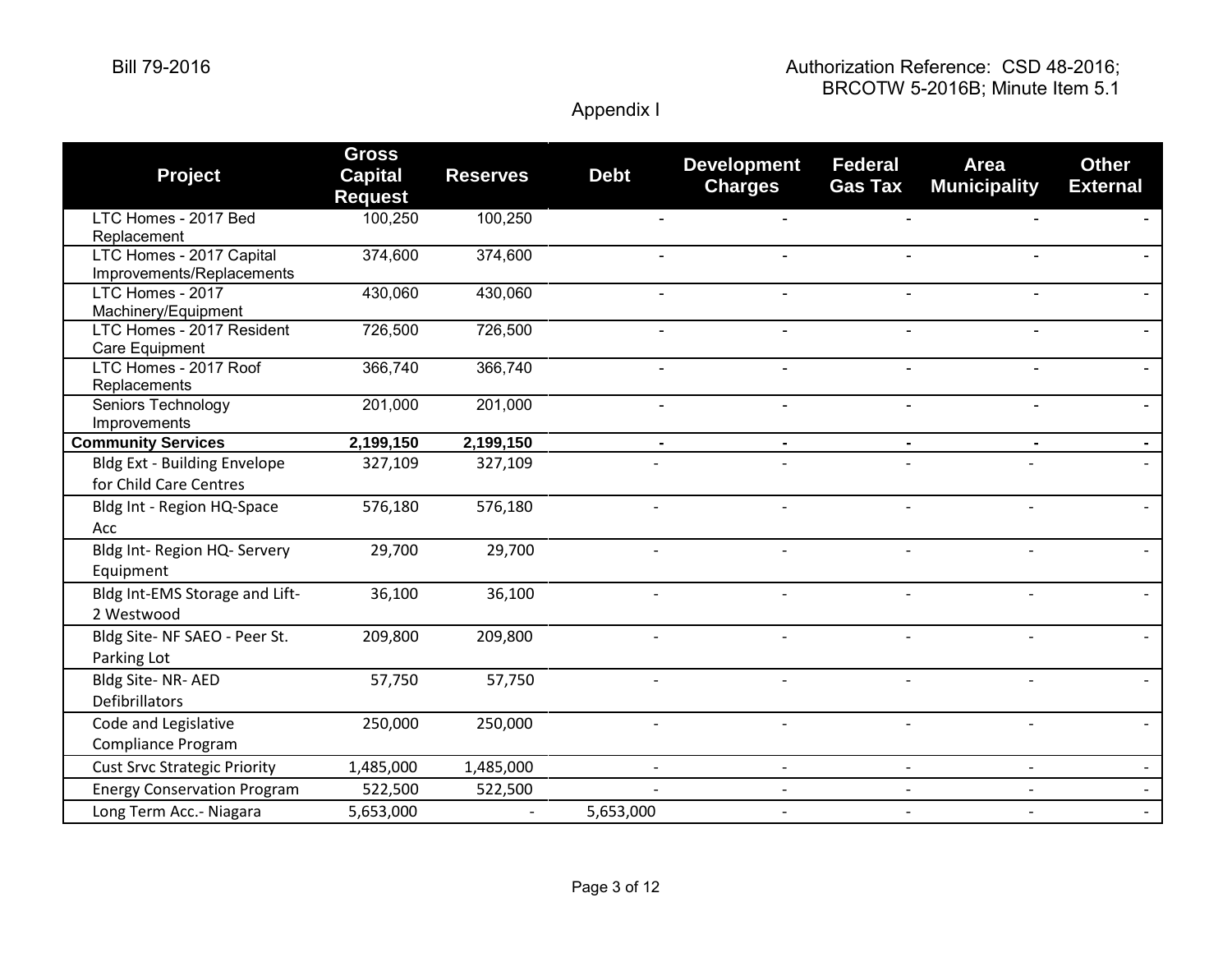| <b>Project</b>                                     | <b>Gross</b><br><b>Capital</b><br><b>Request</b> | <b>Reserves</b> | <b>Debt</b>              | <b>Development</b><br><b>Charges</b> | <b>Federal</b><br><b>Gas Tax</b> | <b>Area</b><br><b>Municipality</b> | <b>Other</b><br><b>External</b> |
|----------------------------------------------------|--------------------------------------------------|-----------------|--------------------------|--------------------------------------|----------------------------------|------------------------------------|---------------------------------|
| Regional Police Services-1<br>District             |                                                  |                 |                          |                                      |                                  |                                    |                                 |
| Long-term Acc.- LTC Homes<br>Redevelopment         | 12,120,000                                       | $\overline{a}$  | 12,120,000               |                                      |                                  |                                    |                                 |
| Long-trm Acc - EMS Central<br>Hub                  | 2,945,250                                        |                 | 2,086,890                | 858,360                              |                                  |                                    |                                 |
| <b>Facilities Management</b>                       | 24,212,389                                       | 3,494,139       | 19,859,890               | 858,360                              | $\blacksquare$                   | $\blacksquare$                     |                                 |
| 2017 Misc Levy Properties                          | 250,000                                          | 250,000         |                          |                                      |                                  |                                    |                                 |
| 2017 Survey Equipment -<br>Asset Replacement       | 38,000                                           | 38,000          |                          |                                      |                                  |                                    |                                 |
| <b>GO Transit</b>                                  | 30,000,000                                       |                 | 30,000,000               |                                      |                                  |                                    |                                 |
| HQ Landscape Master Plan                           | 1,659,000                                        | 1,159,000       |                          |                                      |                                  |                                    | 500,000                         |
| PeopleSoft ePerformance<br>Upgrade                 | 500,000                                          | 500,000         |                          |                                      |                                  |                                    |                                 |
| <b>General Government</b>                          | 32,447,000                                       | 1,947,000       | 30,000,000               | $\blacksquare$                       |                                  |                                    | 500,000                         |
| 2017 Application Lifecycle<br>Replacement          | 330,000                                          | 330,000         |                          |                                      |                                  |                                    |                                 |
| 2017 IT Asset Replacement                          | 2,500,000                                        | 2,500,000       |                          |                                      |                                  |                                    |                                 |
| <b>Emergency Operations Centre</b><br>Enhancements | 100,000                                          | 100,000         |                          |                                      |                                  |                                    |                                 |
| iDarts Upgrade                                     | 30,000                                           | 30,000          | $\overline{\phantom{a}}$ | $\overline{\phantom{a}}$             | $\overline{\phantom{a}}$         |                                    | $\overline{\phantom{0}}$        |
| IT Data Centre Enhancements                        | 450,000                                          | 450,000         |                          |                                      |                                  |                                    |                                 |
| <b>IT Solutions</b>                                | 3,410,000                                        | 3,410,000       |                          | $\overline{\phantom{a}}$             | $\overline{\phantom{a}}$         | $\blacksquare$                     |                                 |
| NRH - 2017 Building Capital                        | 1,986,765                                        | 363,793         | 1,224,449                | $\blacksquare$                       |                                  |                                    | 398,523                         |
| NRH - 2017 Emergency Capital                       | 300,000                                          | 300,000         |                          | $\overline{\phantom{a}}$             | $\overline{\phantom{a}}$         |                                    |                                 |
| NRH - 2017 Grounds Capital                         | 1,052,500                                        |                 | 1,052,500                | $\blacksquare$                       | $\blacksquare$                   |                                    |                                 |
| NRH - 2017 Unit Capital                            | 4,664,925                                        | 405,293         | 3,861,109                |                                      | $\overline{\phantom{a}}$         | $\overline{\phantom{a}}$           | 398,523                         |
| <b>Niagara Regional Housing</b>                    | 8,004,190                                        | 1,069,086       | 6,138,058                | $\blacksquare$                       |                                  | $\overline{\phantom{0}}$           | 797,046                         |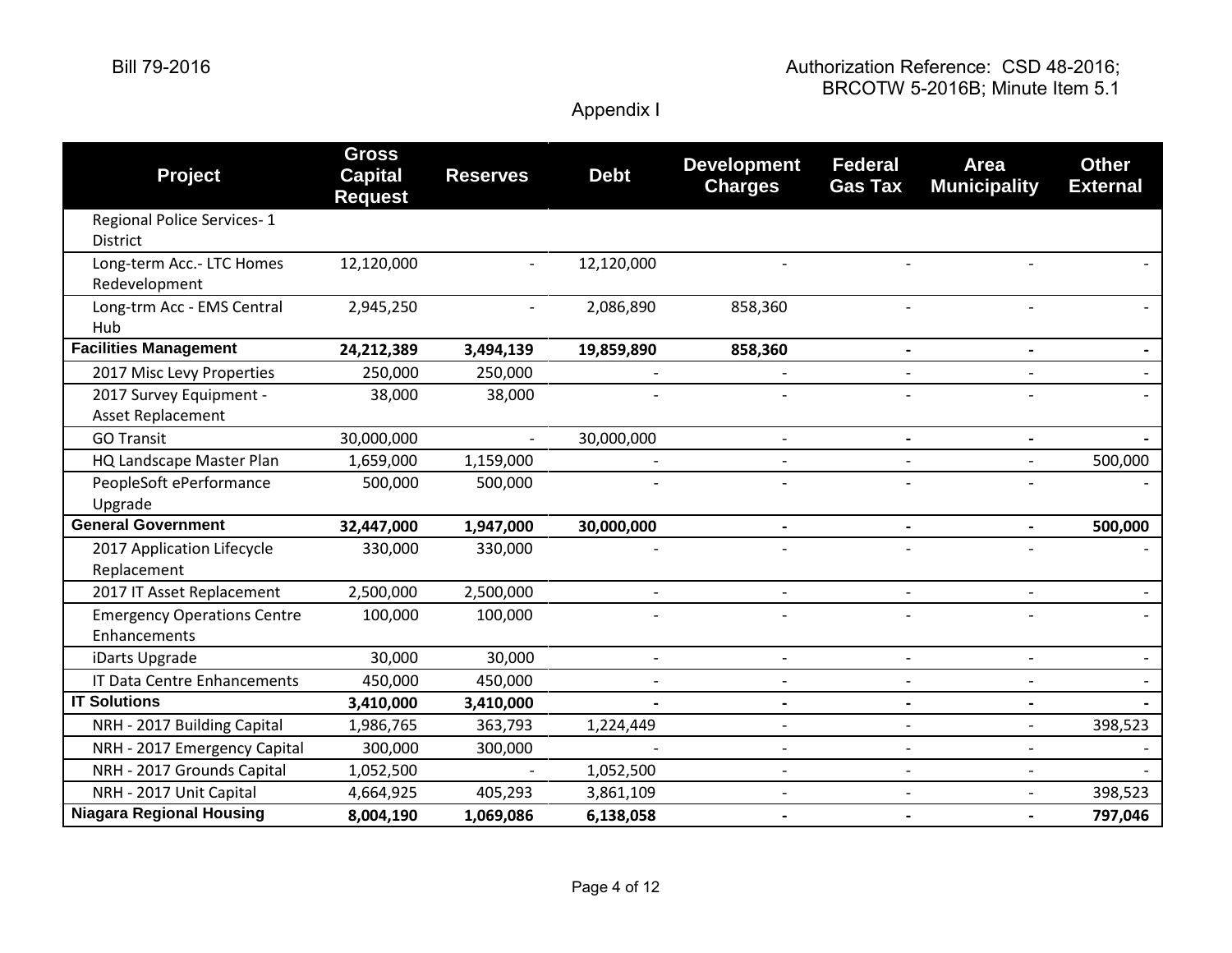### Bill 79-2016 Authorization Reference: CSD 48-2016; BRCOTW 5-2016B; Minute Item 5.1

| <b>Project</b>                    | <b>Gross</b><br><b>Capital</b><br><b>Request</b> | <b>Reserves</b> | <b>Debt</b>              | <b>Development</b><br><b>Charges</b> | <b>Federal</b><br><b>Gas Tax</b> | <b>Area</b><br><b>Municipality</b> | <b>Other</b><br><b>External</b> |
|-----------------------------------|--------------------------------------------------|-----------------|--------------------------|--------------------------------------|----------------------------------|------------------------------------|---------------------------------|
| <b>NRPS - 2017 CEW</b>            | 27,200                                           | 27,200          |                          |                                      |                                  |                                    |                                 |
| Replacement - Emergency           |                                                  |                 |                          |                                      |                                  |                                    |                                 |
| <b>Services</b>                   |                                                  |                 |                          |                                      |                                  |                                    |                                 |
| NRPS - 2017 CQB Range             | 10,000                                           | 10,000          |                          |                                      |                                  |                                    |                                 |
| <b>Timber Replacement</b>         |                                                  |                 |                          |                                      |                                  |                                    |                                 |
| NRPS - 2017 Frontline Ballistic   | 47,000                                           | 47,000          | $\blacksquare$           |                                      |                                  |                                    |                                 |
| Shields                           |                                                  |                 |                          |                                      |                                  |                                    |                                 |
| NRPS - 2017 IT Equipment          | 700,000                                          | 700,000         |                          |                                      |                                  |                                    |                                 |
| Replacement                       |                                                  |                 |                          |                                      |                                  |                                    |                                 |
| NRPS - 2017 LIDAR Units -         | 117,900                                          | 117,900         |                          |                                      |                                  |                                    |                                 |
| <b>District Operations</b>        |                                                  |                 |                          |                                      |                                  |                                    |                                 |
| NRPS - 2017 Network and           | 100,000                                          | 100,000         | $\overline{a}$           | $\blacksquare$                       |                                  |                                    |                                 |
| Telecommunication                 |                                                  |                 |                          |                                      |                                  |                                    |                                 |
| Infrastructure                    |                                                  |                 |                          |                                      |                                  |                                    |                                 |
| NRPS - 2017 Patrol Vessel         | 500,000                                          | 500,000         | $\overline{\phantom{a}}$ | $\blacksquare$                       |                                  |                                    |                                 |
| NRPS - 2017 Vehicles              | 1,400,000                                        | 1,400,000       |                          |                                      |                                  |                                    |                                 |
| Replacement                       |                                                  |                 |                          |                                      |                                  |                                    |                                 |
| <b>Niagara Regional Police</b>    | 2,902,100                                        | 2,902,100       | $\blacksquare$           |                                      |                                  |                                    |                                 |
| <b>CBRNE Decontamination Unit</b> | 300,000                                          | 300,000         |                          | $\overline{a}$                       |                                  |                                    |                                 |
| EMS 2017 Ambulance and            | 1,812,000                                        | 1,465,660       | 346,340                  |                                      |                                  |                                    |                                 |
| Equipment                         |                                                  |                 |                          |                                      |                                  |                                    |                                 |
| <b>Public Health and EMS</b>      | 2,112,000                                        | 1,765,660       | 346,340                  | $\overline{\phantom{a}}$             |                                  |                                    |                                 |
| 2017 Guide Rail                   | 350,000                                          | 350,000         |                          |                                      |                                  |                                    |                                 |
| Improvements                      |                                                  |                 |                          |                                      |                                  |                                    |                                 |
| 2017 Illumination                 | 400,000                                          | 400,000         |                          |                                      |                                  |                                    |                                 |
| Install/Upgrade Program           |                                                  |                 |                          |                                      |                                  |                                    |                                 |
| 2017 Railway Crossing             | 100,000                                          | 100,000         |                          |                                      |                                  |                                    |                                 |
| Improvements                      |                                                  |                 |                          |                                      |                                  |                                    |                                 |
| 2017 Storm Sewers & Culvert       | 1,500,000                                        | 1,500,000       | $\overline{\phantom{a}}$ | $\overline{\phantom{a}}$             |                                  |                                    |                                 |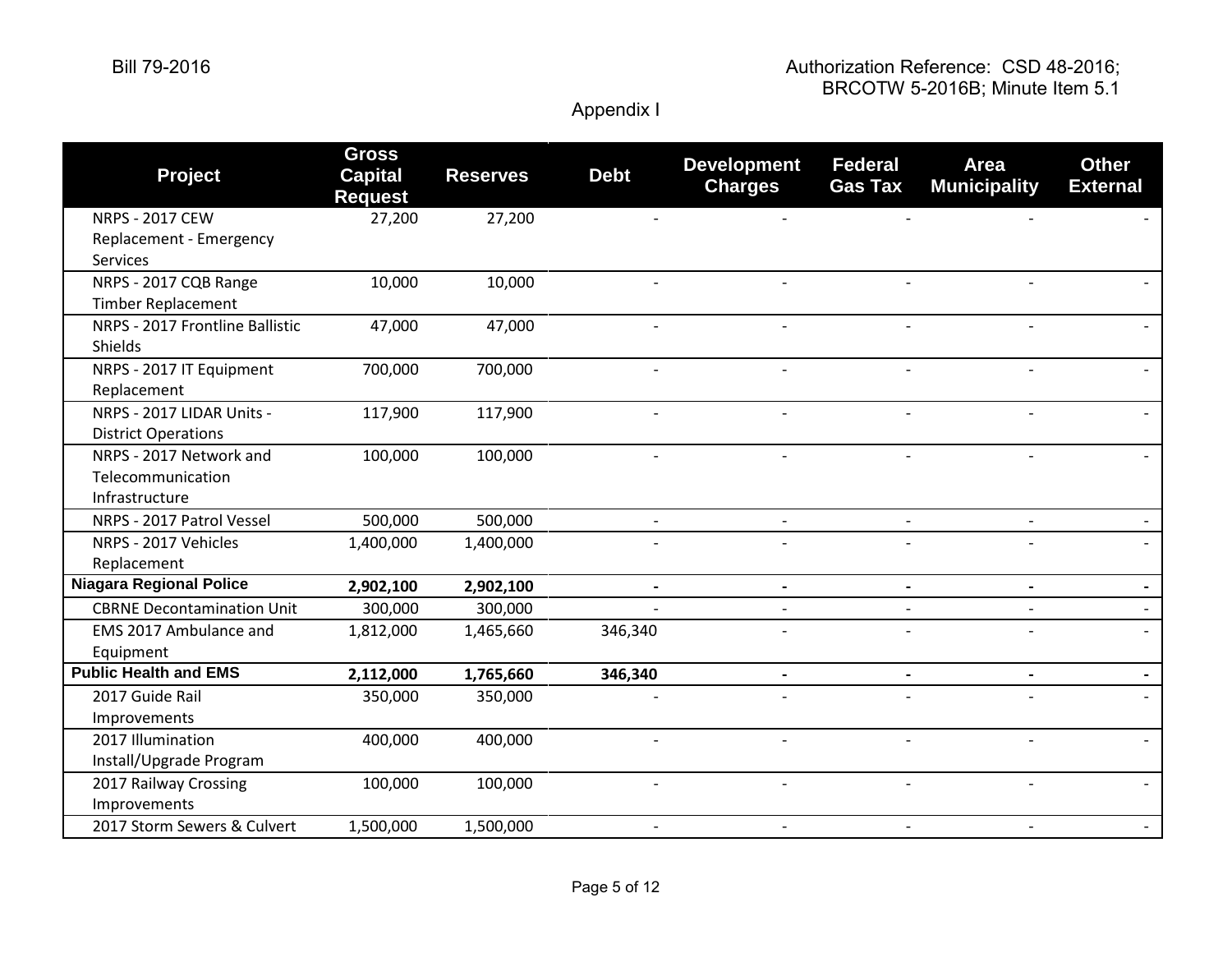| <b>Project</b>                                                                                            | <b>Gross</b><br><b>Capital</b><br><b>Request</b> | <b>Reserves</b> | <b>Debt</b>              | <b>Development</b><br><b>Charges</b> | <b>Federal</b><br><b>Gas Tax</b> | <b>Area</b><br><b>Municipality</b> | <b>Other</b><br><b>External</b> |
|-----------------------------------------------------------------------------------------------------------|--------------------------------------------------|-----------------|--------------------------|--------------------------------------|----------------------------------|------------------------------------|---------------------------------|
| 2017 Traffic Signal Program                                                                               | 1,900,000                                        | 1,900,000       |                          |                                      |                                  |                                    |                                 |
| Annual - Development<br>Projects                                                                          | 1,000,000                                        |                 |                          |                                      |                                  | $\overline{\phantom{a}}$           | 1,000,000                       |
| Annual - Miscellaneous Road<br>Properties                                                                 | 200,000                                          | 170,000         |                          | 30,000                               |                                  |                                    |                                 |
| City Works Upgrade                                                                                        | 500,000                                          | 500,000         | $\overline{\phantom{a}}$ |                                      |                                  |                                    |                                 |
| Cpcty Imprv - RR 37 Merritt<br>Rd/Rice Rd - Hwy 406 to Rice<br>Rd/Merritt Rd to Quaker Rd                 | 600,000                                          | 90,000          |                          | 510,000                              |                                  |                                    |                                 |
| Cpcty Imprv - RR 98 (Montrose<br>Rd) - Charnwood Ave to<br>McLeod Rd                                      | 1,700,000                                        |                 |                          |                                      | 1,700,000                        |                                    |                                 |
| Cpcty Imprv-Recon RR 49<br>(McLeod Rd), Phase 1, Pin Oak<br>Drive to Hydro Electric Power<br>Canal (HEPC) | 3,200,000                                        | 480,000         |                          | 2,720,000                            |                                  |                                    |                                 |
| Cpcty Imprv-RR55 Niagara<br>Stone Rd-Con 6 to E/W Line                                                    | 2,900,000                                        | 1,100,000       |                          | 1,650,000                            |                                  | 150,000                            |                                 |
| Cpcty. Imprv. - Rice Road - Old<br>Hwy 20 to Merrit                                                       | 8,200,000                                        | 1,155,000       |                          | 6,545,000                            |                                  | 500,000                            |                                 |
| Engineering for future projects                                                                           | 200,000                                          | 200,000         | $\overline{\phantom{a}}$ |                                      | $\overline{\phantom{a}}$         |                                    |                                 |
| Fleet Vehicle & Equip - 2017<br>Program                                                                   | 1,200,000                                        | 1,200,000       |                          |                                      |                                  |                                    |                                 |
| IMT - Capital Acquisition                                                                                 | 790,000                                          |                 | $\overline{\phantom{a}}$ |                                      |                                  |                                    | 790,000                         |
| Intersection Geneva St at St<br>Paul St, SC                                                               | 5,500,000                                        | 1,650,000       | $\overline{\phantom{a}}$ | 1,650,000                            | $\overline{\phantom{a}}$         | 2,200,000                          |                                 |
| McLeod Rd at Stanley/CNR<br><b>Tracks - Storm Pumping</b><br>Station                                      | 250,000                                          | 250,000         |                          |                                      |                                  |                                    |                                 |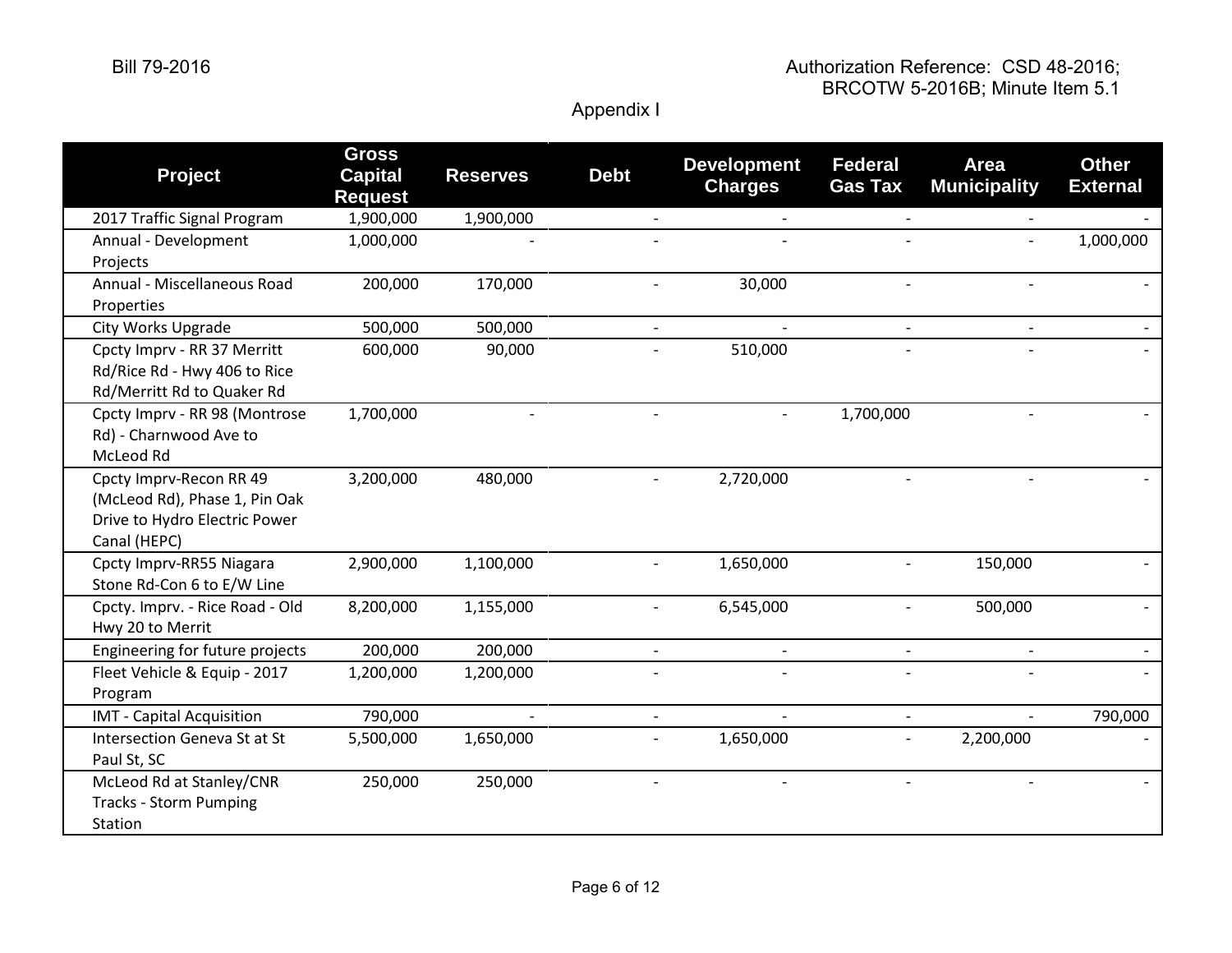| <b>Project</b>                                                                      | <b>Gross</b><br><b>Capital</b><br><b>Request</b> | <b>Reserves</b>          | <b>Debt</b>              | <b>Development</b><br><b>Charges</b> | <b>Federal</b><br><b>Gas Tax</b> | <b>Area</b><br><b>Municipality</b> | <b>Other</b><br><b>External</b> |
|-------------------------------------------------------------------------------------|--------------------------------------------------|--------------------------|--------------------------|--------------------------------------|----------------------------------|------------------------------------|---------------------------------|
| Rds Equip Prgm - 2017<br><b>Equipment Upg</b>                                       | 200,000                                          | 200,000                  |                          |                                      |                                  |                                    |                                 |
| Rds Fac Prgm - 2017 Patrol<br>Yard Imprv                                            | 500,000                                          | 500,000                  | $\overline{a}$           |                                      |                                  |                                    |                                 |
| Rds Rehab - Glendale Ave<br>Recon & Widening (Jacobsen<br>Ave to Burleigh Hill)     | 6,000,000                                        | 2,400,000                | $\overline{\phantom{a}}$ | 1,600,000                            |                                  | 2,000,000                          |                                 |
| Rds Rehab - Riverside Dr.<br><b>Reconstruction - Prince</b><br>Charles Dr. to Linco | 500,000                                          | 500,000                  | $\overline{\phantom{a}}$ | $\overline{\phantom{a}}$             |                                  |                                    |                                 |
| Rds Rehab - Roads Resurfacing                                                       | 12,500,000                                       | 4,615,078                | 4,134,922                |                                      | 3,750,000                        | $\overline{\phantom{0}}$           |                                 |
| Rds Rehab - RR 48 Niagara St -<br>Carlton to Scott                                  | 300,000                                          | 180,000                  |                          | 120,000                              |                                  |                                    |                                 |
| Rds Rehab - RR 529 Effingham<br>St - Webber Rd to River Rd                          | 350,000                                          | 350,000                  | $\overline{\phantom{a}}$ |                                      |                                  |                                    |                                 |
| Rds Rehab - RR 81 King St<br><b>Reconstruction - Durham Rd</b><br>to Lincoln Ave    | 600,000                                          | 600,000                  |                          |                                      |                                  |                                    |                                 |
| Rds Rehab - RR 87 Main St -<br>Locke St to Ann St                                   | 350,000                                          | 315,000                  |                          | 35,000                               |                                  |                                    |                                 |
| Rds Rehab c/w bike lanes-<br>Lakeshore Rd (Townline to<br>Creek)                    | 1,200,000                                        |                          |                          |                                      | 1,200,000                        |                                    |                                 |
| Rds Rehab-Pelham Rd Phase 2<br>Reconstruction from<br>Effingham Rd to Wessel        | 8,300,000                                        | 1,020,000                |                          | 830,000                              | 6,450,000                        |                                    |                                 |
| St. Davids Road East (from<br>Hwy 406 to Collier Rd)                                | 500,000                                          | 500,000                  |                          |                                      |                                  |                                    |                                 |
| Struc Rehab - Reece Bridge -                                                        | 2,000,000                                        | $\overline{\phantom{a}}$ | 2,000,000                | $\overline{a}$                       |                                  |                                    |                                 |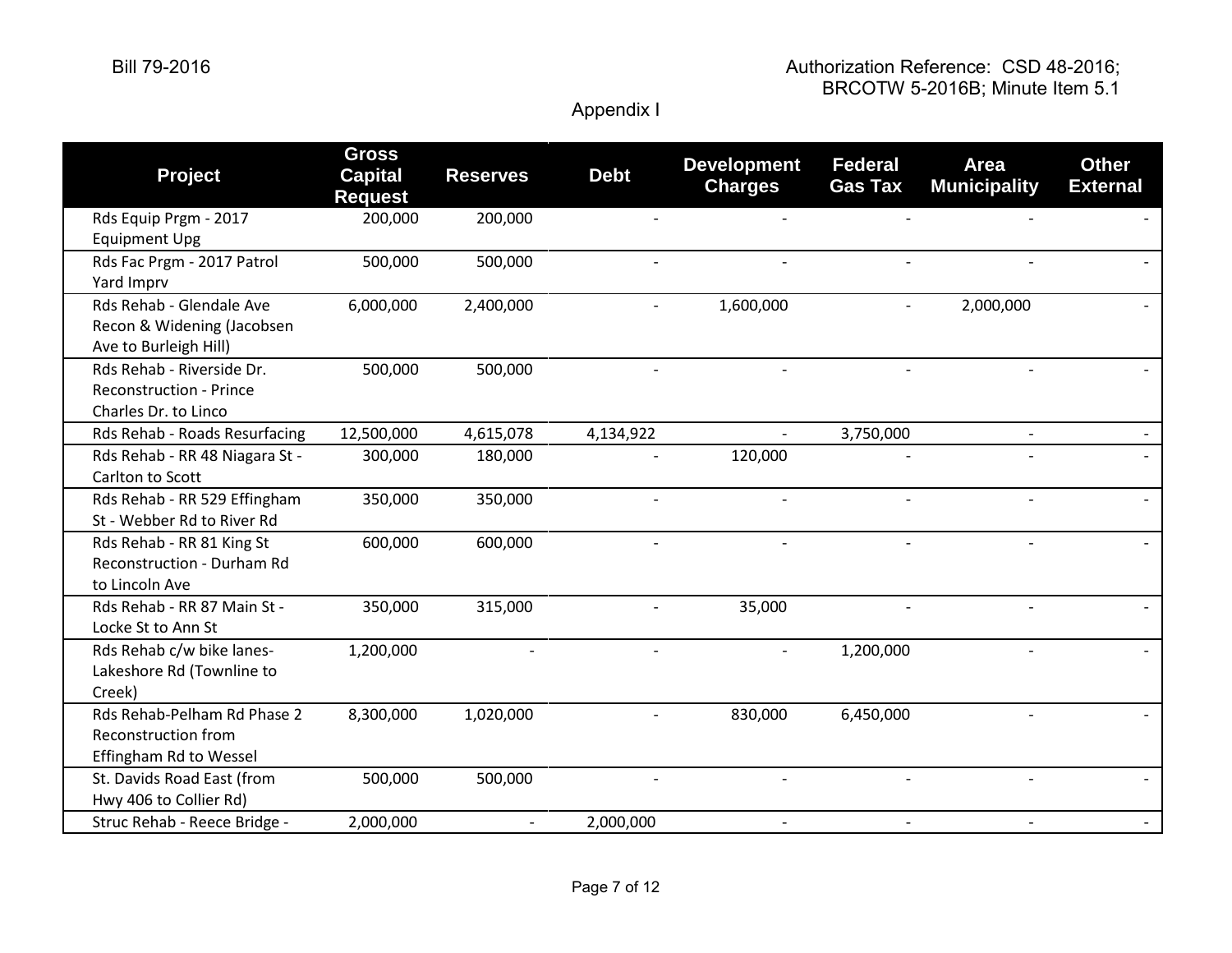| <b>Project</b>                                                                  | <b>Gross</b><br><b>Capital</b><br><b>Request</b> | <b>Reserves</b> | <b>Debt</b>    | <b>Development</b><br><b>Charges</b> | <b>Federal</b><br><b>Gas Tax</b> | <b>Area</b><br><b>Municipality</b> | <b>Other</b><br><b>External</b> |
|---------------------------------------------------------------------------------|--------------------------------------------------|-----------------|----------------|--------------------------------------|----------------------------------|------------------------------------|---------------------------------|
| Replacement (Str. 069205)                                                       |                                                  |                 |                |                                      |                                  |                                    |                                 |
| Struc Rehab - St. Paul W CNR                                                    | 500,000                                          |                 | 500,000        |                                      |                                  |                                    |                                 |
| Bridge - Bridge Replacement                                                     |                                                  |                 |                |                                      |                                  |                                    |                                 |
| Struc Rehab - Structural Rehab                                                  | 3,500,000                                        |                 | 3,500,000      |                                      |                                  |                                    |                                 |
| <b>Transportation</b>                                                           | 67,790,000                                       | 22,225,078      | 10,134,922     | 15,690,000                           | 13,100,000                       | 4,850,000                          | 1,790,000                       |
| Annual Programs - 2017<br><b>Miscellaneous Enhancements</b><br>and Replacements | 150,000                                          | 150,000         |                |                                      |                                  |                                    |                                 |
| Annual Programs - 2017<br><b>Property Acquisition</b>                           | 100,000                                          | 100,000         |                |                                      |                                  |                                    |                                 |
| Centre Street - Groundwater<br>Remediation                                      | 250,000                                          | 250,000         | $\overline{a}$ |                                      |                                  |                                    |                                 |
| Elm Street - Former Re-Use<br><b>Centre Decommissioning</b>                     | 60,000                                           | 60,000          | $\overline{a}$ | $\overline{a}$                       |                                  |                                    |                                 |
| Glenridge - Landfill Gas<br><b>Passive Collection System</b>                    | 325,000                                          | 325,000         |                |                                      |                                  |                                    |                                 |
| Glenridge - Leachate<br><b>Collection System (LCS)</b><br>Upgrades              | 50,000                                           | 50,000          | $\overline{a}$ | $\overline{a}$                       |                                  |                                    |                                 |
| Humberstone - Storage<br><b>Building</b>                                        | 150,000                                          | 150,000         | $\overline{a}$ |                                      |                                  |                                    |                                 |
| Humberstone - Stormwater<br><b>Upgrades and Visual Screening</b>                | 100,000                                          | 100,000         |                |                                      |                                  |                                    |                                 |
| Mountain Road - Constructed<br>Wetlands/Storm Pond<br>Expansion                 | 750,000                                          | 750,000         |                |                                      |                                  |                                    |                                 |
| Mountain Road - Leachate<br><b>Collection System</b>                            | 50,000                                           | 50,000          |                |                                      |                                  |                                    |                                 |
| NR-12 - Cell # 4                                                                | 140,000                                          | 140,000         | $\overline{a}$ | $\overline{a}$                       |                                  |                                    |                                 |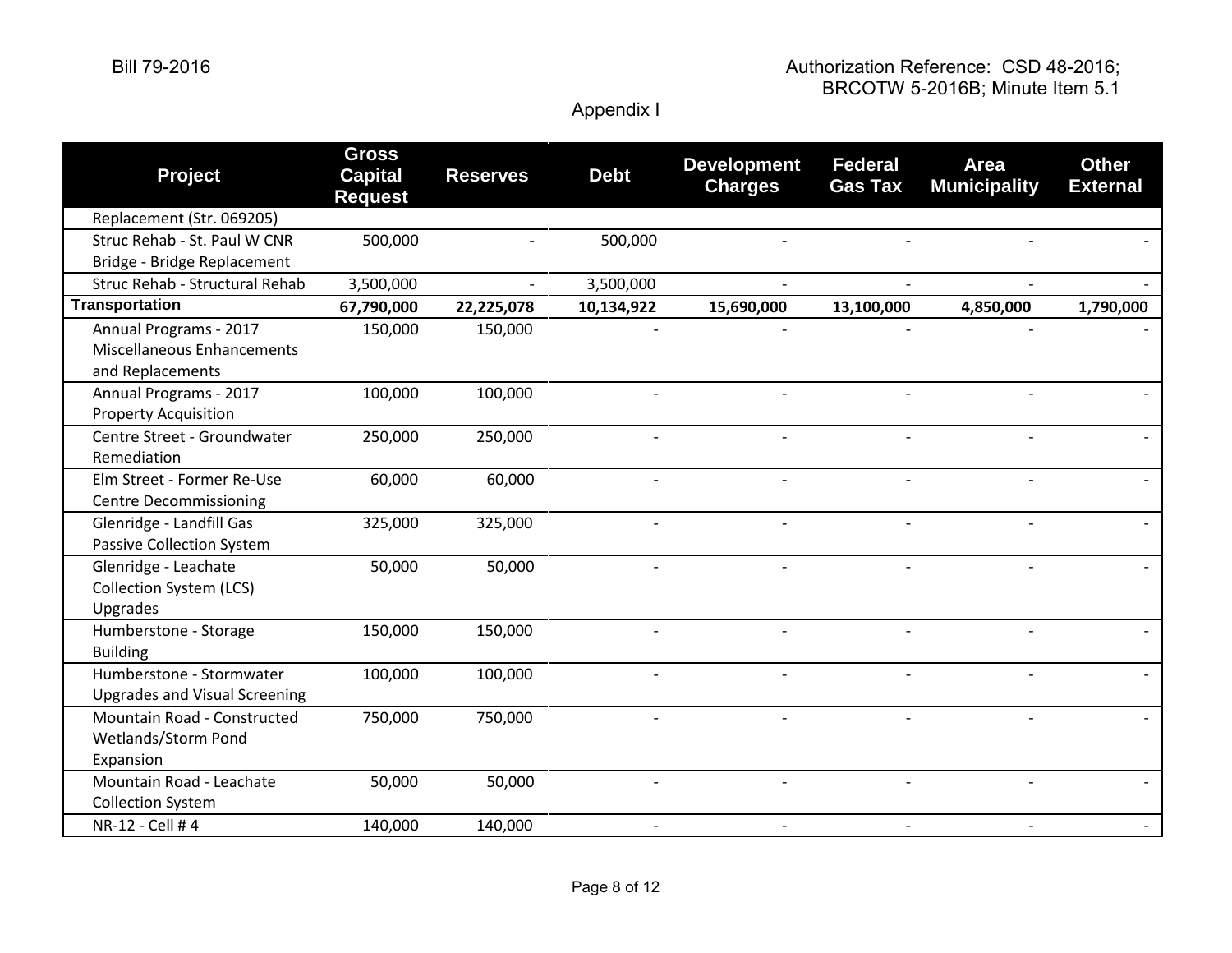| <b>Project</b>                                                               | <b>Gross</b><br><b>Capital</b><br><b>Request</b> | <b>Reserves</b> | <b>Debt</b>              | <b>Development</b><br><b>Charges</b> | <b>Federal</b><br><b>Gas Tax</b> | <b>Area</b><br><b>Municipality</b> | <b>Other</b><br><b>External</b> |
|------------------------------------------------------------------------------|--------------------------------------------------|-----------------|--------------------------|--------------------------------------|----------------------------------|------------------------------------|---------------------------------|
| NR-12 - Leachate Collection<br>System Manhole Replacement                    | 220,000                                          | 220,000         |                          |                                      |                                  |                                    |                                 |
| NR-12 - Site Improvements                                                    | 12,000                                           | 12,000          | $\overline{\phantom{a}}$ |                                      |                                  |                                    |                                 |
| Recycling Centre - 2017<br><b>Building and Equipment</b>                     | 100,000                                          | 100,000         |                          |                                      |                                  |                                    |                                 |
| Recycling Centre - 2017<br><b>Facility Improvements</b>                      | 465,000                                          | 465,000         | $\overline{\phantom{a}}$ |                                      |                                  |                                    |                                 |
| Recycling Centre - 2017<br>Loader Replacement                                | 231,000                                          | 231,000         | $\overline{a}$           | $\overline{a}$                       |                                  |                                    |                                 |
| Recycling Centre -<br><b>Groundwater Remediation</b>                         | 250,000                                          | 250,000         |                          |                                      |                                  |                                    |                                 |
| RW Projects - Landfill<br>Leachate Collection System<br>(LCS) SCADA Upgrades | 700,000                                          | 700,000         |                          |                                      |                                  |                                    |                                 |
| <b>Waste Management</b>                                                      | 4,103,000                                        | 4,103,000       |                          |                                      |                                  |                                    |                                 |
| Bender Hill SPS Upgrade                                                      | 100,000                                          | 100,000         |                          |                                      |                                  |                                    |                                 |
| <b>Chemical System Upgrade</b><br>Program                                    | 500,000                                          | 500,000         |                          |                                      |                                  |                                    |                                 |
| Misc Prgm - Grit Upgrade                                                     | 1,100,000                                        | 385,000         | $\overline{a}$           | $\overline{\phantom{a}}$             |                                  | $\overline{a}$                     | 715,000                         |
| Misc Prgm - Permanent Flow<br><b>Meters in Sewers</b>                        | 225,000                                          | 225,000         |                          |                                      |                                  |                                    |                                 |
| Niagara Falls Effluent Outfall<br>Relocation / Bypass                        | 200,000                                          |                 |                          |                                      |                                  |                                    | 200,000                         |
| Old Orchard Pump Station<br>Upgrades                                         | 900,000                                          | 50,000          |                          |                                      |                                  |                                    | 850,000                         |
| Seaway WWTP Aeration<br><b>Blower Replacement</b>                            | 800,000                                          | 280,000         |                          |                                      |                                  |                                    | 520,000                         |
| Sewer & Forcemain - Oakes<br>Park Trunk Relining                             | 1,200,000                                        | 420,000         |                          |                                      |                                  |                                    | 780,000                         |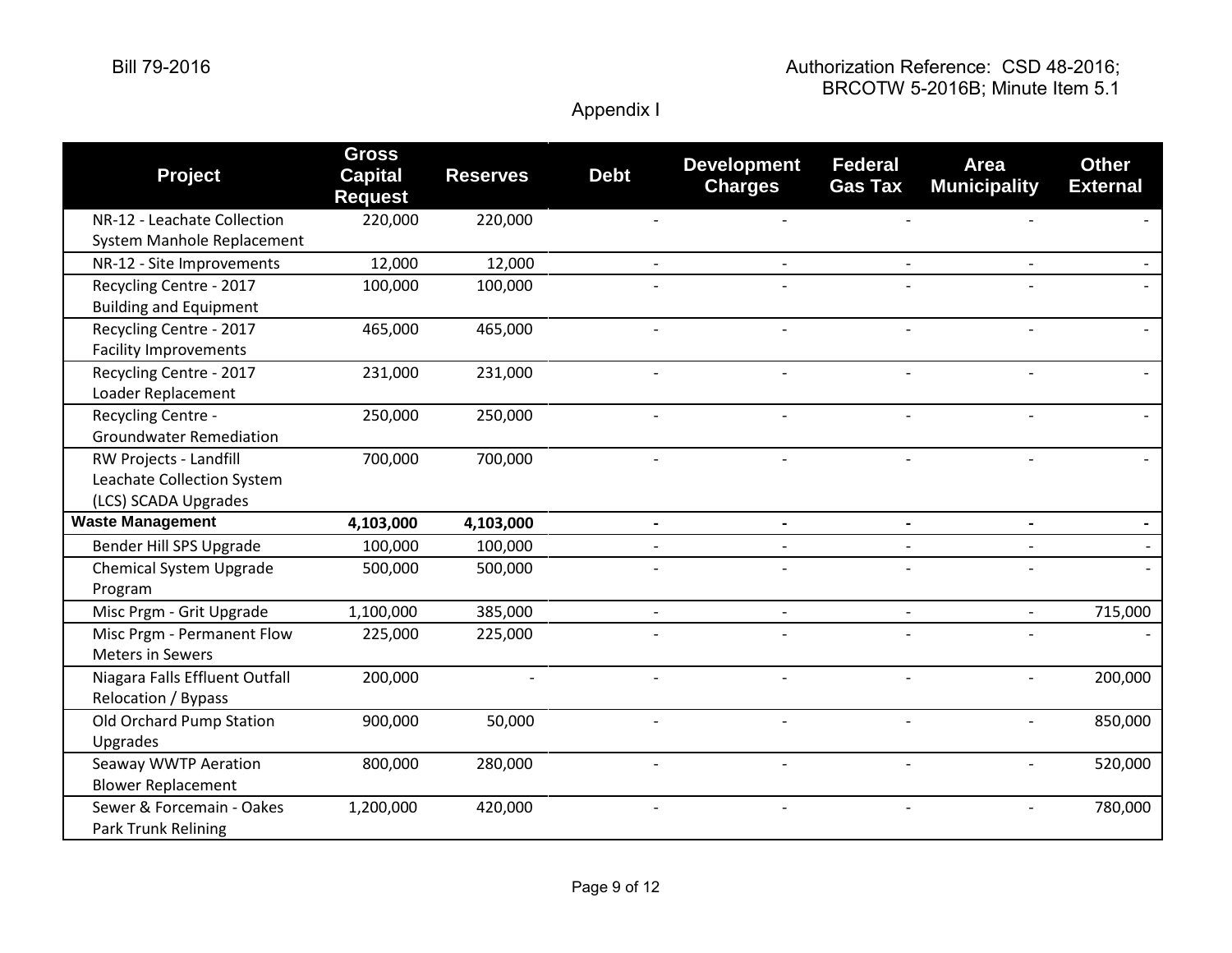### Bill 79-2016 Authorization Reference: CSD 48-2016; BRCOTW 5-2016B; Minute Item 5.1

| <b>Project</b>                                                                                  | <b>Gross</b><br><b>Capital</b><br><b>Request</b> | <b>Reserves</b> | <b>Debt</b>              | <b>Development</b><br><b>Charges</b> | <b>Federal</b><br><b>Gas Tax</b> | <b>Area</b><br><b>Municipality</b> | <b>Other</b><br><b>External</b> |
|-------------------------------------------------------------------------------------------------|--------------------------------------------------|-----------------|--------------------------|--------------------------------------|----------------------------------|------------------------------------|---------------------------------|
| Sewer & Forcemain - Trunk<br>Sewer Crossing Hwy 406                                             | 1,300,000                                        |                 | $\blacksquare$           | 1,300,000                            |                                  |                                    |                                 |
| Sewer & Forcemain Prgm -<br><b>Stamford Interceptor Renewal</b><br>- Phase 1                    | 2,300,000                                        | 60,000          |                          |                                      |                                  |                                    | 2,240,000                       |
| South Side Low Lift Pump<br><b>Station Upgrade</b>                                              | 3,000,000                                        | 1,050,000       |                          |                                      |                                  |                                    | 1,950,000                       |
| Stevensville-Douglastown<br>Lagoon Upgrade                                                      | 100,000                                          | 100,000         | $\blacksquare$           | $\overline{a}$                       |                                  |                                    |                                 |
| <b>WWTP Capacity - Seaway</b><br>(Phase 2)                                                      | 300,000                                          | 300,000         |                          |                                      |                                  |                                    |                                 |
| WWTP Upg - Digester &<br>Sludge Management                                                      | 250,000                                          | 250,000         | $\overline{\phantom{a}}$ |                                      |                                  |                                    |                                 |
| WWTP Upg - Garner Rd<br><b>Biosolids Mixers Upgrade</b>                                         | 1,300,000                                        | 63,510          | $\overline{\phantom{a}}$ | $\blacksquare$                       | $\overline{\phantom{a}}$         | $\overline{\phantom{a}}$           | 1,236,490                       |
| WWTP Upgrade - Niagara Falls<br>WWTP Flocculation, Grit and<br>Primary Tank Gate Upgrade        | 450,000                                          | 157,000         |                          |                                      |                                  |                                    | 293,000                         |
| <b>WWTP Upgrade - NOTL</b><br>Lagoon Decommissioning                                            | 400,000                                          | 400,000         |                          |                                      |                                  |                                    |                                 |
| <b>WWTP Upgrade - Port</b><br>Dalhousie Fine Bubble<br><b>Aeration &amp; Electrical Systems</b> | 13,000,000                                       | 13,000,000      |                          |                                      |                                  |                                    |                                 |
| <b>WWTP Upgrade - Roof</b><br><b>Replacement Program</b>                                        | 250,000                                          | 250,000         |                          |                                      |                                  |                                    |                                 |
| <b>WWTP Upgrade - Seaway</b><br>Secondary Clarifier                                             | 700,000                                          | 245,000         | $\overline{a}$           |                                      |                                  |                                    | 455,000                         |
| Wastewater                                                                                      | 28,375,000                                       | 17,835,510      | $\blacksquare$           | 1,300,000                            |                                  |                                    | 9,239,490                       |
| <b>CNR Transmission Main</b>                                                                    | 600,000                                          | 600,000         |                          |                                      |                                  |                                    |                                 |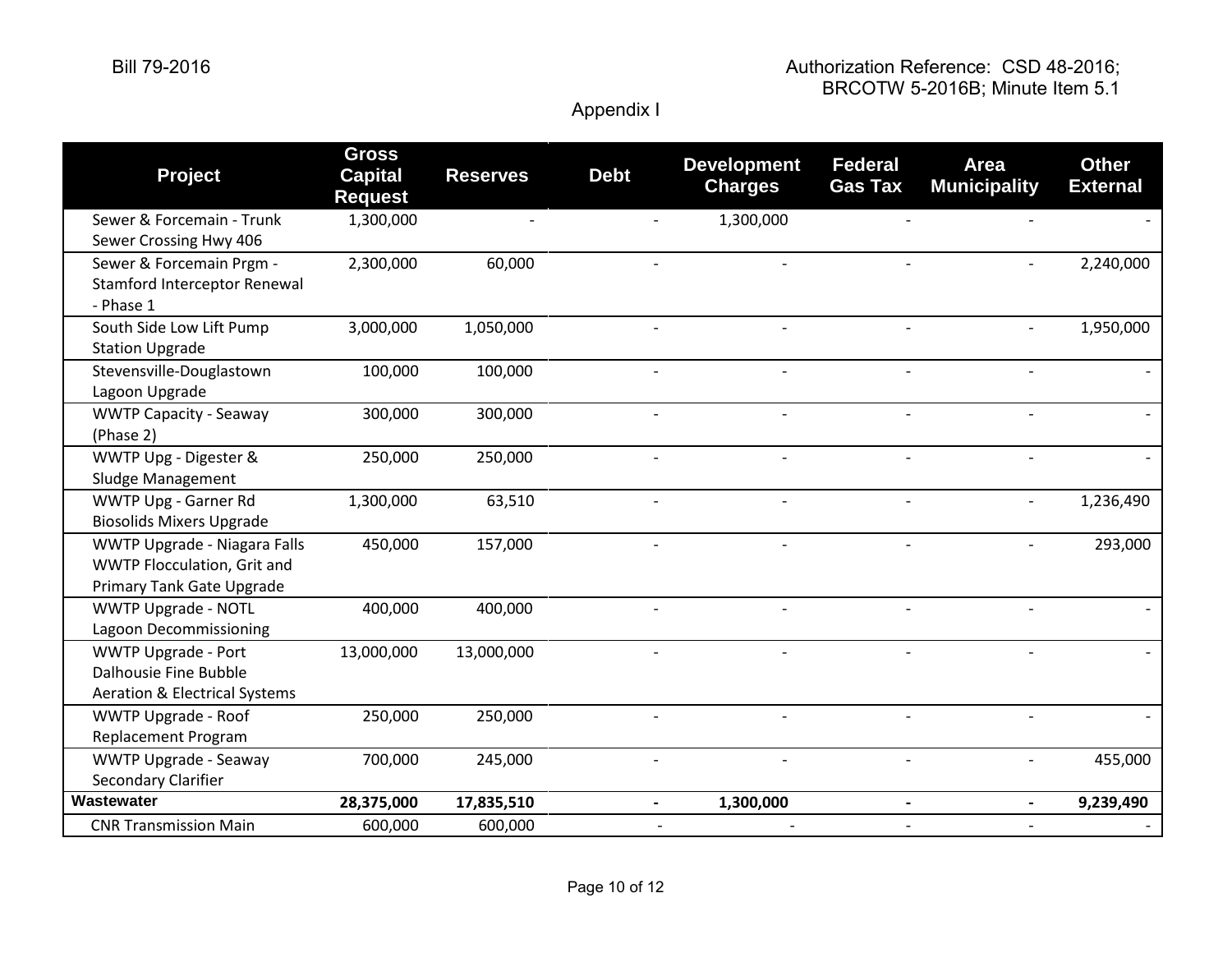| <b>Project</b>                                                                  | <b>Gross</b><br><b>Capital</b><br><b>Request</b> | <b>Reserves</b> | <b>Debt</b> | <b>Development</b><br><b>Charges</b> | <b>Federal</b><br><b>Gas Tax</b> | <b>Area</b><br><b>Municipality</b> | <b>Other</b><br><b>External</b> |
|---------------------------------------------------------------------------------|--------------------------------------------------|-----------------|-------------|--------------------------------------|----------------------------------|------------------------------------|---------------------------------|
| <b>Decommissioing Crescent Park</b><br>Tank                                     | 375,000                                          | 262,500         |             | 112,500                              |                                  |                                    |                                 |
| Deconstruction of King St.<br><b>Elevated Storage Tank</b>                      | 175,000                                          | 122,500         |             | 52,500                               |                                  |                                    |                                 |
| Highland Avenue & Pine Street<br>Watermain Replacement                          | 1,000,000                                        | 1,000,000       |             | $\blacksquare$                       | $\overline{a}$                   |                                    |                                 |
| Kent Avenue Reservoir and<br>Pressure Booster PS Upgrades                       | 600,000                                          | 50,000          |             | $\overline{\phantom{a}}$             | $\overline{\phantom{0}}$         |                                    | 550,000                         |
| Misc Prgm - Chemical System<br>Upgrade Program                                  | 350,000                                          | 350,000         |             |                                      |                                  |                                    |                                 |
| Misc Prgm-Grimsby System<br>Storage                                             | 14,000,000                                       | 7,000,000       |             | 7,000,000<br>$\blacksquare$          | $\overline{\phantom{0}}$         |                                    |                                 |
| Niagara Falls WTP Temporary<br>Raw Water Intake                                 | 200,000                                          | 200,000         |             | $\overline{\phantom{a}}$             | $\overline{\phantom{a}}$         |                                    |                                 |
| Niagara Street Transmission<br>Main Crossing Welland River                      | 175,000                                          | 175,000         |             |                                      |                                  |                                    |                                 |
| NOTL PRV - Four Mile Creek<br>Road south of York Road                           | 300,000                                          |                 |             | 300,000                              |                                  |                                    |                                 |
| Virgil Elevated Tank -<br><b>Corrosion Protection</b>                           | 300,000                                          | 300,000         |             | $\overline{\phantom{a}}$             | $\overline{\phantom{a}}$         |                                    |                                 |
| Watermain - DeCew Falls<br>Modification to the Channel.<br>EA/OPG Partnership   | 500,000                                          |                 |             |                                      |                                  |                                    | 500,000                         |
| Watermain - Hwy406 Cross<br><b>Trans</b>                                        | 1,450,000                                        |                 |             | 1,450,000                            |                                  |                                    |                                 |
| WTP Upgrade - Niagara Falls<br>Lead Abatement & Filter<br>Repairs - Plant 1 & 2 | 4,320,000                                        | 1,512,000       |             |                                      |                                  |                                    | 2,808,000                       |
| WTP Upgrade - Rosehill New                                                      | 200,000                                          | 200,000         |             |                                      |                                  |                                    |                                 |